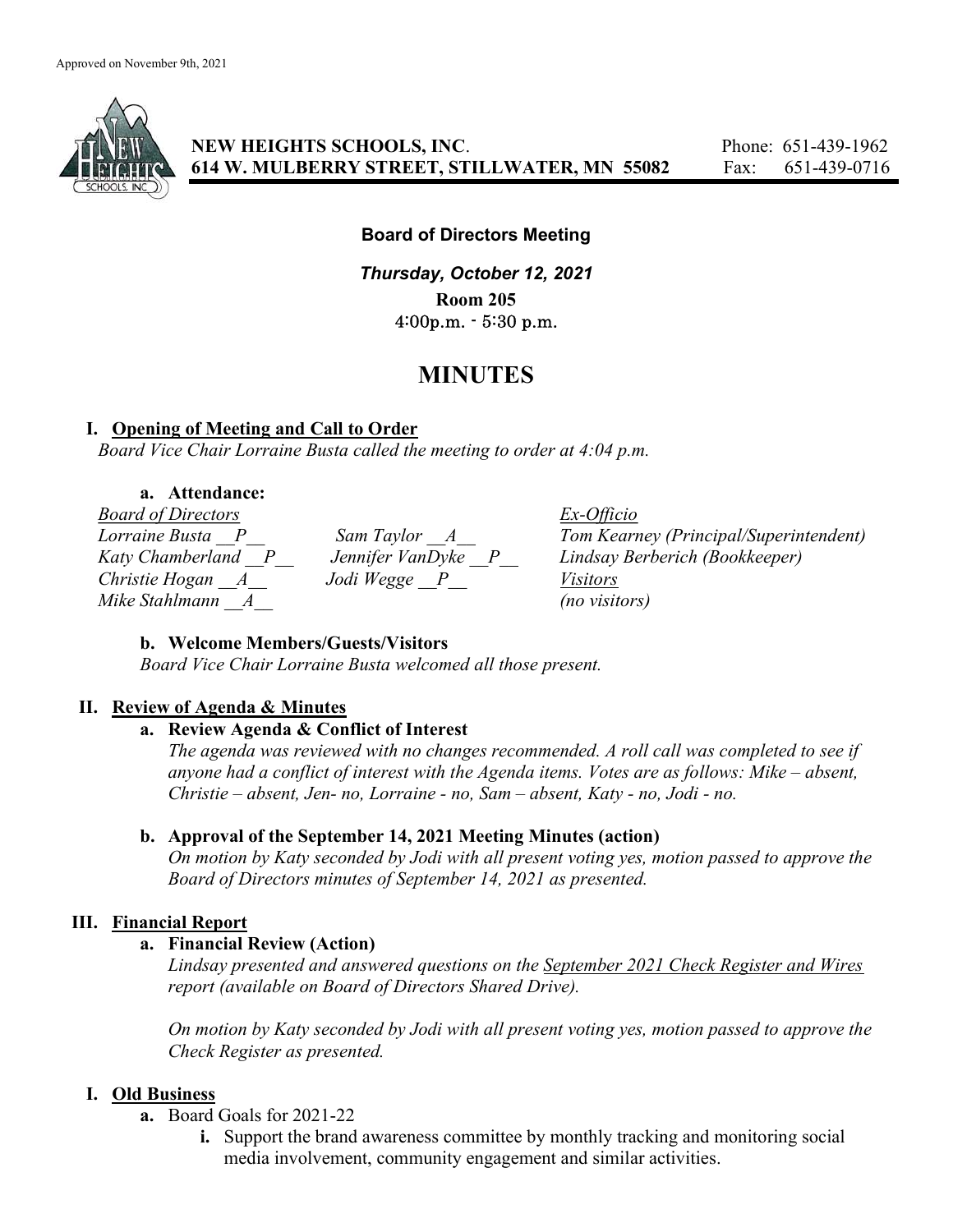- ii. Monitor and assess the schools progress towards meeting the authorizer contract goals on a quarterly basis to determine appropriate responses and actions.
- iii. Develop an outline for a five-year strategic plan by December 2021 and finalize the plan by December 2022 with the intent to implement in 2023 school year.

Lorraine discussed the possible subcommittees that may be created for each goal. Subcommittees will be decided at the next meeting when more members are present.

- b. Staff Presentation to the Board
	- i. Tabled Beginning in November

#### II. New Business

a. Records Retention Schedule

We have discovered that each school is required to have a records retention schedule as a part of their policies. There is a template that we can use and adapt to fit our school.

Lindsay discussed the records retention schedule and the need to have someone take on the records policy. Lorraine volunteered to work with this policy and the physical labeling of records.

b. Verkada/Grove Security Demonstration

Grove Security who is a representative of Verkada will demonstrate the proposed security systems for the school. Several representatives: Alex, Connor, Mitch, and Tom, presented and answered questions on this security system. This would be funded through the ESSER III grant. We have a proposal from Grove Security, and are waiting for approval of the ESSER III grant.

# III. Policy Review (action)

- a. Policy Revisions for Approval
	- i. #414- Mandated Reporting of Child Neglect or Physical or Sexual Abuse Jodi led a discussion reviewing this document and recommended changes.

On motion by Jodi seconded by Jen with all present voting yes, motion passed to approve the Policy #414- Mandated Reporting of Child Neglect or Physical or Sexual Abuse as recommended.

ii. #502 - Student Search of Lockers, Desks, Personal Possessions and Student's Person (Katy)

Katy led a discussion reviewing this document and recommended changes.

On motion by Katy seconded by Jen with all present voting yes, motion passed to approve the Policy #502 - Student Search of Lockers, Desks, Personal Possessions and Student's Person as presented.

- iii. #806- Crisis Management Policy (Christie) This policy will be tabled until the next meeting.
- b. Policies for November
	- i. #501- School Weapons (Jen)
	- Lorraine led a discussion on this policy. Jen agreed to review this policy.
	- ii. #515- Protection and Privacy of Pupil Records (Jodi) Lorraine led a discussion on this policy. Jodi agreed to review this policy.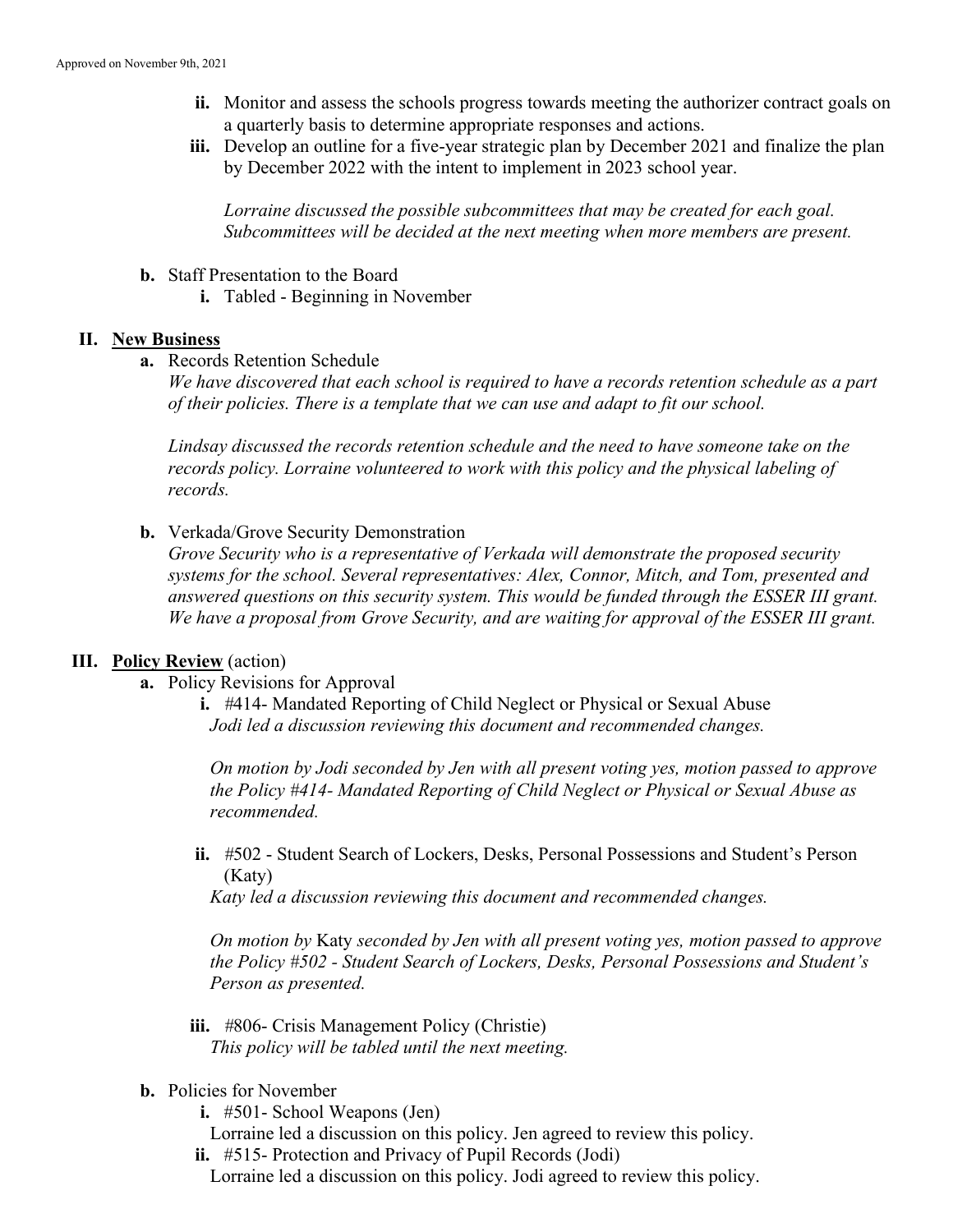iii. #522- Title IX Sex Nondiscrimination Policy, Greievance Procedure and Process. (Jen) Lorraine led a discussion on this policy. Jen agreed to review this policy.

#### IV. Administrator's Report

Tom Kearney gave a report on the state of the school including the following:

- Student Statistics: We currently have 115 students enrolled with a budget of 116. 61 males and 54 females Dropped 5 students since the beginning of the school year. Our attendance is currently at 89%. Families are choosing to stay home which affects the attendance. We are not currently set up for distance learning and students are missing school. Buses are also causing issues with student attendance. There are not a lot of students that are a concern related to truancy.
- Discipline Referrals: Few students causing the problems. Staff is lenient and we are asking for more documentation on disciplinary issues in order to track the students' actions. Bullying, harassment and classroom disruptions have increased at the school lately.
- **ESSER III Funding:** The previous construction quote that was provided at the last board meeting was not allowed due to our Charter school status. We are currently proposing a halftime secondary social studies and language arts teachers, cameras for security purposes, science lab tables, ergonomic staff chairs, chromebooks, et. cetera.
- Staffing: Through the ESSER, Tom feels that he would be more effective and students would benefit more from his support on the administrative side.
- New Lunch Tables look good. Old lunchroom tables are almost all sold.
- COVID-19 Update: Only two positive cases so far. There has only been one quarantine necessary. We have not had any calls to complain about the way that we are handling the cases. Families have faith in us.
- Busing: The district is still unable to find drivers for all of the routes required. Routes are being created and new routes will be distributed by November 3rd. The school is not able to organize carpools due to liability issues. Some students are currently unable to attend school due to this issue.

# V. Receive Donations

None

VI. Other (not to exceed 5 minutes)

#### VII. Set Agenda for Next Meeting

- a. Date & Time (November 9, 4:00pm)
- b. Agenda/Responsibilities
	- i. Financial Review (Lindsay)
	- ii. Board Goals
	- iii. World's Best Workforce Summary
	- iv. Staff presentation to the Board (Addie)
	- v. Present/Review #806- Crisis Management Policy (Christie)
	- vi. Present/Review #501- School Weapons (Jen)
	- vii. Present/Review #515- Protection and Privacy of Pupil Records (Jodi)